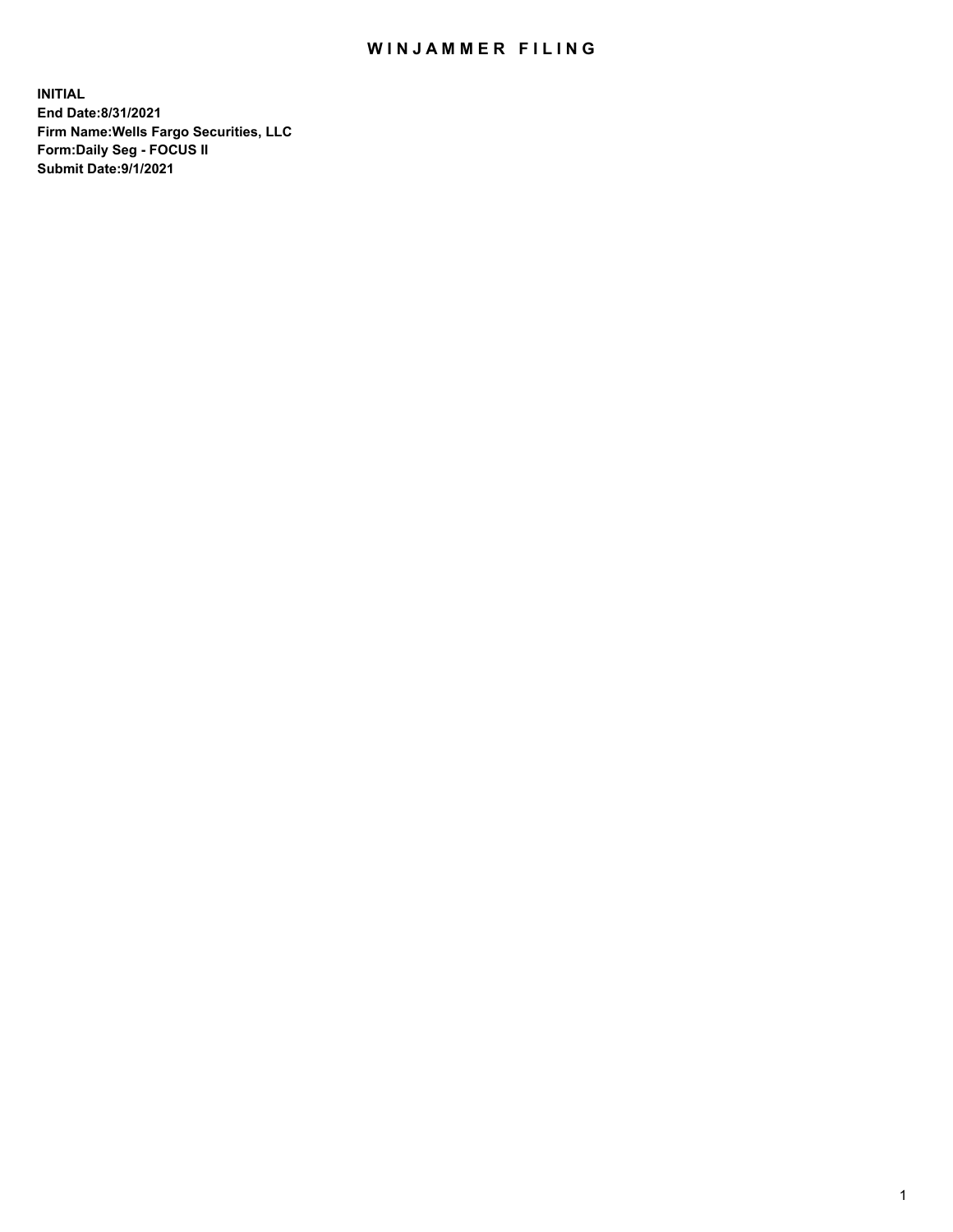**INITIAL End Date:8/31/2021 Firm Name:Wells Fargo Securities, LLC Form:Daily Seg - FOCUS II Submit Date:9/1/2021 Daily Segregation - Cover Page**

| Name of Company                                                                                                                                                                                                                                                                                                                | <b>Wells Fargo Securities LLC</b>                           |
|--------------------------------------------------------------------------------------------------------------------------------------------------------------------------------------------------------------------------------------------------------------------------------------------------------------------------------|-------------------------------------------------------------|
| <b>Contact Name</b>                                                                                                                                                                                                                                                                                                            | James Gnall                                                 |
| <b>Contact Phone Number</b>                                                                                                                                                                                                                                                                                                    | 917-699-6822                                                |
| <b>Contact Email Address</b>                                                                                                                                                                                                                                                                                                   | james.w.gnall@wellsfargo.com                                |
| FCM's Customer Segregated Funds Residual Interest Target (choose one):<br>a. Minimum dollar amount: ; or<br>b. Minimum percentage of customer segregated funds required:% ; or<br>c. Dollar amount range between: and; or<br>d. Percentage range of customer segregated funds required between: % and %.                       | 270,000,000<br><u>0</u><br>0 <sub>0</sub><br>0 <sub>0</sub> |
| FCM's Customer Secured Amount Funds Residual Interest Target (choose one):<br>a. Minimum dollar amount: ; or<br>b. Minimum percentage of customer secured funds required: % ; or<br>c. Dollar amount range between: and; or<br>d. Percentage range of customer secured funds required between:% and%.                          | 40,000,000<br><u>0</u><br>0 <sub>0</sub><br>0 <sub>0</sub>  |
| FCM's Cleared Swaps Customer Collateral Residual Interest Target (choose one):<br>a. Minimum dollar amount: ; or<br>b. Minimum percentage of cleared swaps customer collateral required:% ; or<br>c. Dollar amount range between: and; or<br>d. Percentage range of cleared swaps customer collateral required between:% and%. | 375,000,000<br><u>0</u><br>00<br>00                         |

Attach supporting documents CH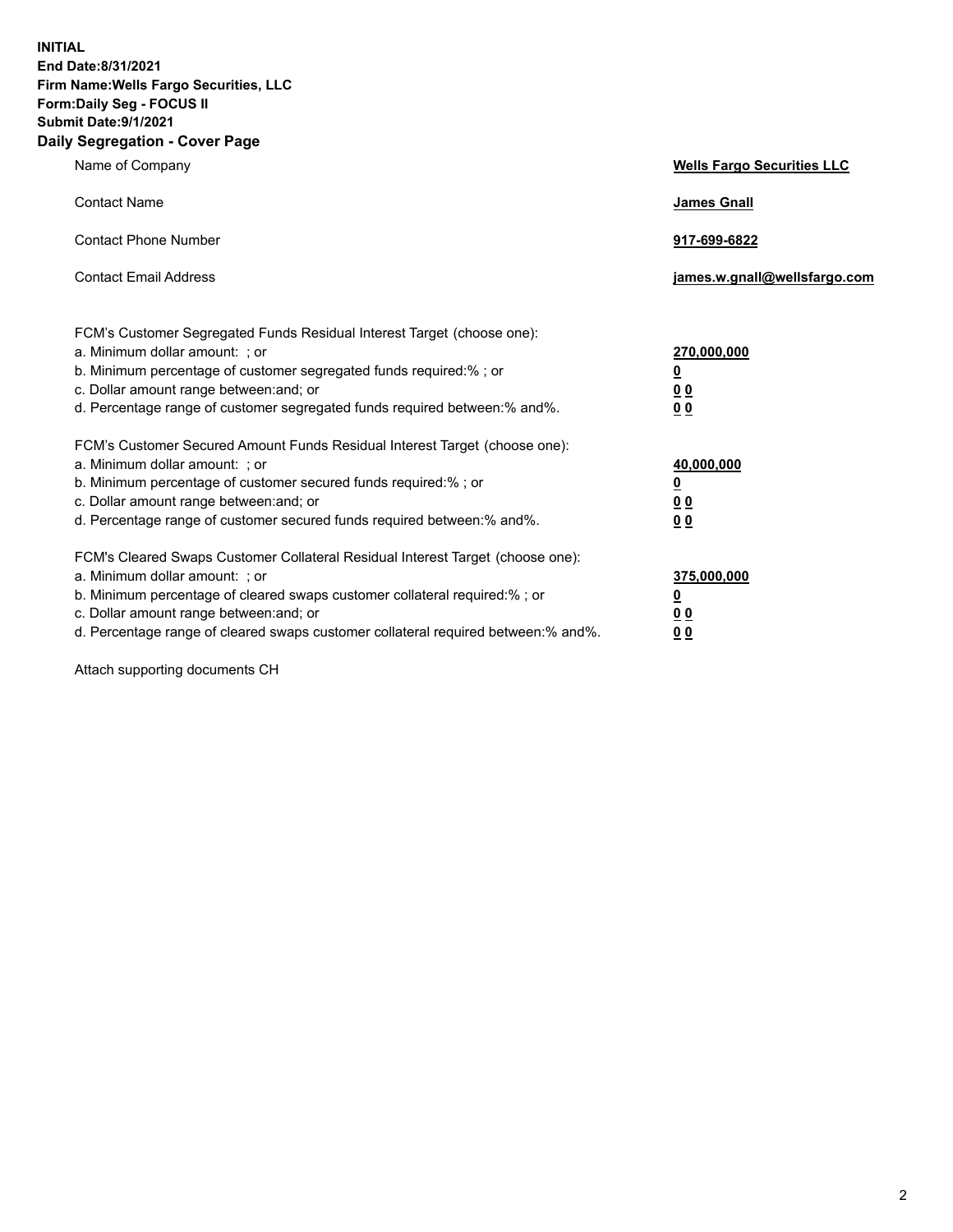**INITIAL End Date:8/31/2021 Firm Name:Wells Fargo Securities, LLC Form:Daily Seg - FOCUS II Submit Date:9/1/2021 Daily Segregation - Secured Amounts** Foreign Futures and Foreign Options Secured Amounts Amount required to be set aside pursuant to law, rule or regulation of a foreign government or a rule of a self-regulatory organization authorized thereunder 1. Net ledger balance - Foreign Futures and Foreign Option Trading - All Customers A. Cash **205,789,611** [7315] B. Securities (at market) **211,271,173** [7317] 2. Net unrealized profit (loss) in open futures contracts traded on a foreign board of trade **28,509,491** [7325] 3. Exchange traded options a. Market value of open option contracts purchased on a foreign board of trade **0** [7335]

- b. Market value of open contracts granted (sold) on a foreign board of trade **-24,944** [7337]
- 4. Net equity (deficit) (add lines 1. 2. and 3.) **445,545,331** [7345]
- 5. Account liquidating to a deficit and account with a debit balances gross amount **24,923,179** [7351] Less: amount offset by customer owned securities **-24,920,780** [7352] **2,399** [7354]
- 6. Amount required to be set aside as the secured amount Net Liquidating Equity Method (add lines 4 and 5)
- 7. Greater of amount required to be set aside pursuant to foreign jurisdiction (above) or line 6.

## FUNDS DEPOSITED IN SEPARATE REGULATION 30.7 ACCOUNTS

1. Cash in banks

- A. Banks located in the United States **78,380,360** [7500]
- B. Other banks qualified under Regulation 30.7 **36,749,162** [7520] **115,129,522**

2. Securities

- A. In safekeeping with banks located in the United States **126,961,921** [7540]
- B. In safekeeping with other banks qualified under Regulation 30.7 **0** [7560] **126,961,921** [7570]
- 3. Equities with registered futures commission merchants
	-
	-
	- C. Unrealized gain (loss) on open futures contracts **-34,223,554** [7600]
	- D. Value of long option contracts **0** [7610]
	-
- 4. Amounts held by clearing organizations of foreign boards of trade

## A. Cash **0** [7640]

- B. Securities **0** [7650]
- C. Amount due to (from) clearing organization daily variation **0** [7660]
- D. Value of long option contracts **0** [7670]
- E. Value of short option contracts **0** [7675] **0** [7680]
- 5. Amounts held by members of foreign boards of trade
	-
	-
	- C. Unrealized gain (loss) on open futures contracts **64,485,809** [7720]
	- D. Value of long option contracts **0** [7730]
	- E. Value of short option contracts **0** [7735] **191,479,779** [7740]
- 6. Amounts with other depositories designated by a foreign board of trade **0** [7760]
- 7. Segregated funds on hand **0** [7765]
- 8. Total funds in separate section 30.7 accounts **556,338,047** [7770]
- 9. Excess (deficiency) Set Aside for Secured Amount (subtract line 7 Secured Statement Page 1 from Line 8)
- 10. Management Target Amount for Excess funds in separate section 30.7 accounts **40,000,000** [7780]
- 11. Excess (deficiency) funds in separate 30.7 accounts over (under) Management Target **70,790,317** [7785]

**0** [7305]

**445,547,730** [7355]

## **445,547,730** [7360]

[7530]

 A. Cash **57,695,135** [7580] B. Securities **99,320,188** [7590] E. Value of short option contracts **-24,944** [7615] **122,766,825** [7620]

 A. Cash **-78,118,020** [7700] B. Securities **205,111,990** [7710] **110,790,317** [7380]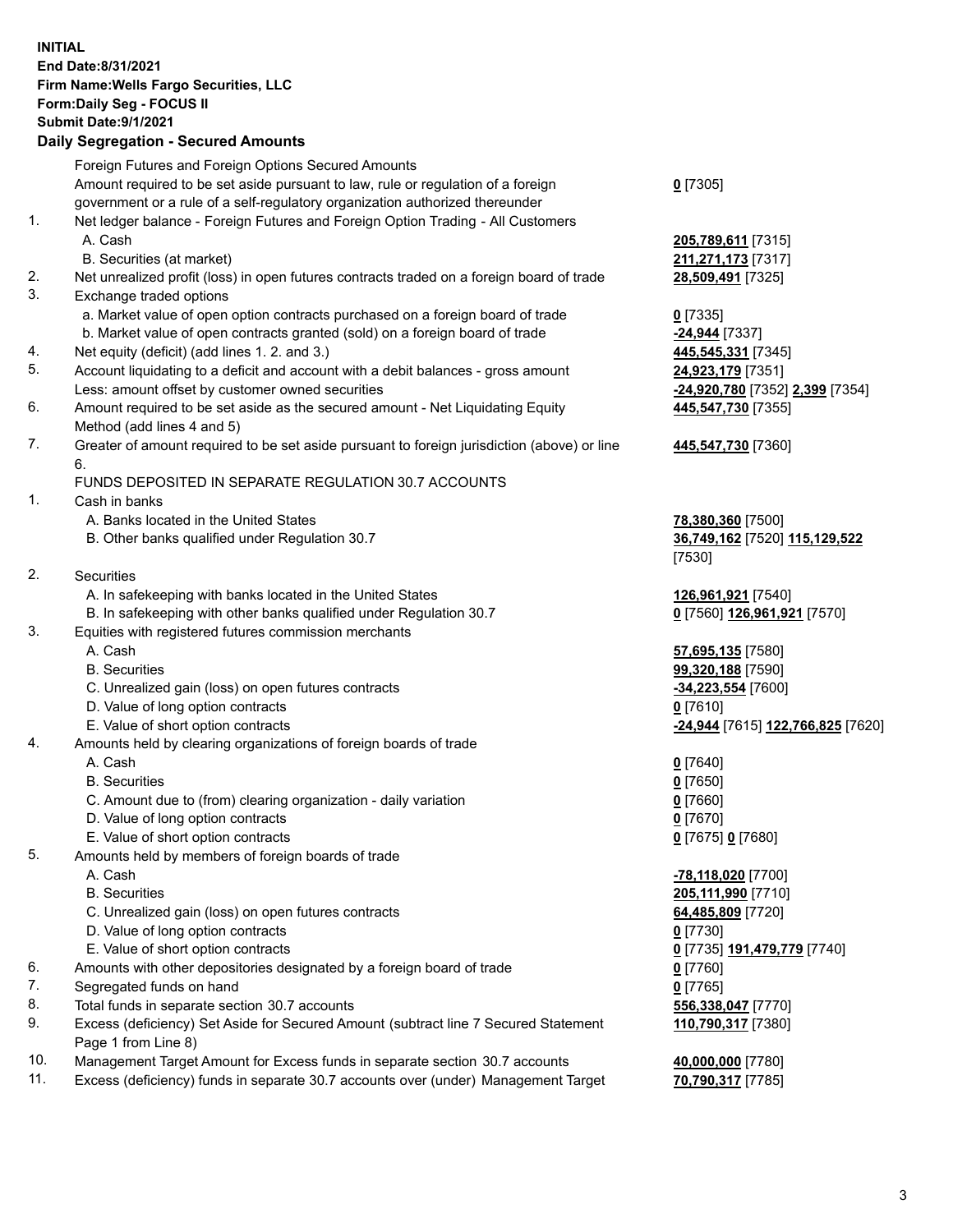**INITIAL End Date:8/31/2021 Firm Name:Wells Fargo Securities, LLC Form:Daily Seg - FOCUS II Submit Date:9/1/2021 Daily Segregation - Segregation Statement** SEGREGATION REQUIREMENTS(Section 4d(2) of the CEAct) 1. Net ledger balance A. Cash **3,646,923,428** [7010] B. Securities (at market) **1,891,373,800** [7020] 2. Net unrealized profit (loss) in open futures contracts traded on a contract market **-735,059,618** [7030] 3. Exchange traded options A. Add market value of open option contracts purchased on a contract market **1,564,096,370** [7032] B. Deduct market value of open option contracts granted (sold) on a contract market **-1,514,961,978** [7033] 4. Net equity (deficit) (add lines 1, 2 and 3) **4,852,372,002** [7040] 5. Accounts liquidating to a deficit and accounts with debit balances - gross amount **22,626,393** [7045] Less: amount offset by customer securities **-22,450,457** [7047] **175,936** [7050] 6. Amount required to be segregated (add lines 4 and 5) **4,852,547,938** [7060] FUNDS IN SEGREGATED ACCOUNTS 7. Deposited in segregated funds bank accounts A. Cash **208,050,264** [7070] B. Securities representing investments of customers' funds (at market) **345,112,330** [7080] C. Securities held for particular customers or option customers in lieu of cash (at market) **781,300,986** [7090] 8. Margins on deposit with derivatives clearing organizations of contract markets A. Cash **2,150,139,610** [7100] B. Securities representing investments of customers' funds (at market) **795,244,518** [7110] C. Securities held for particular customers or option customers in lieu of cash (at market) **1,110,072,814** [7120] 9. Net settlement from (to) derivatives clearing organizations of contract markets **14,711,262** [7130] 10. Exchange traded options A. Value of open long option contracts **1,564,096,370** [7132] B. Value of open short option contracts **-1,514,961,978** [7133] 11. Net equities with other FCMs A. Net liquidating equity **0** [7140] B. Securities representing investments of customers' funds (at market) **0** [7160] C. Securities held for particular customers or option customers in lieu of cash (at market) **0** [7170] 12. Segregated funds on hand **0** [7150] 13. Total amount in segregation (add lines 7 through 12) **5,453,766,176** [7180] 14. Excess (deficiency) funds in segregation (subtract line 6 from line 13) **601,218,238** [7190] 15. Management Target Amount for Excess funds in segregation **270,000,000** [7194] 16. Excess (deficiency) funds in segregation over (under) Management Target Amount Excess **331,218,238** [7198]